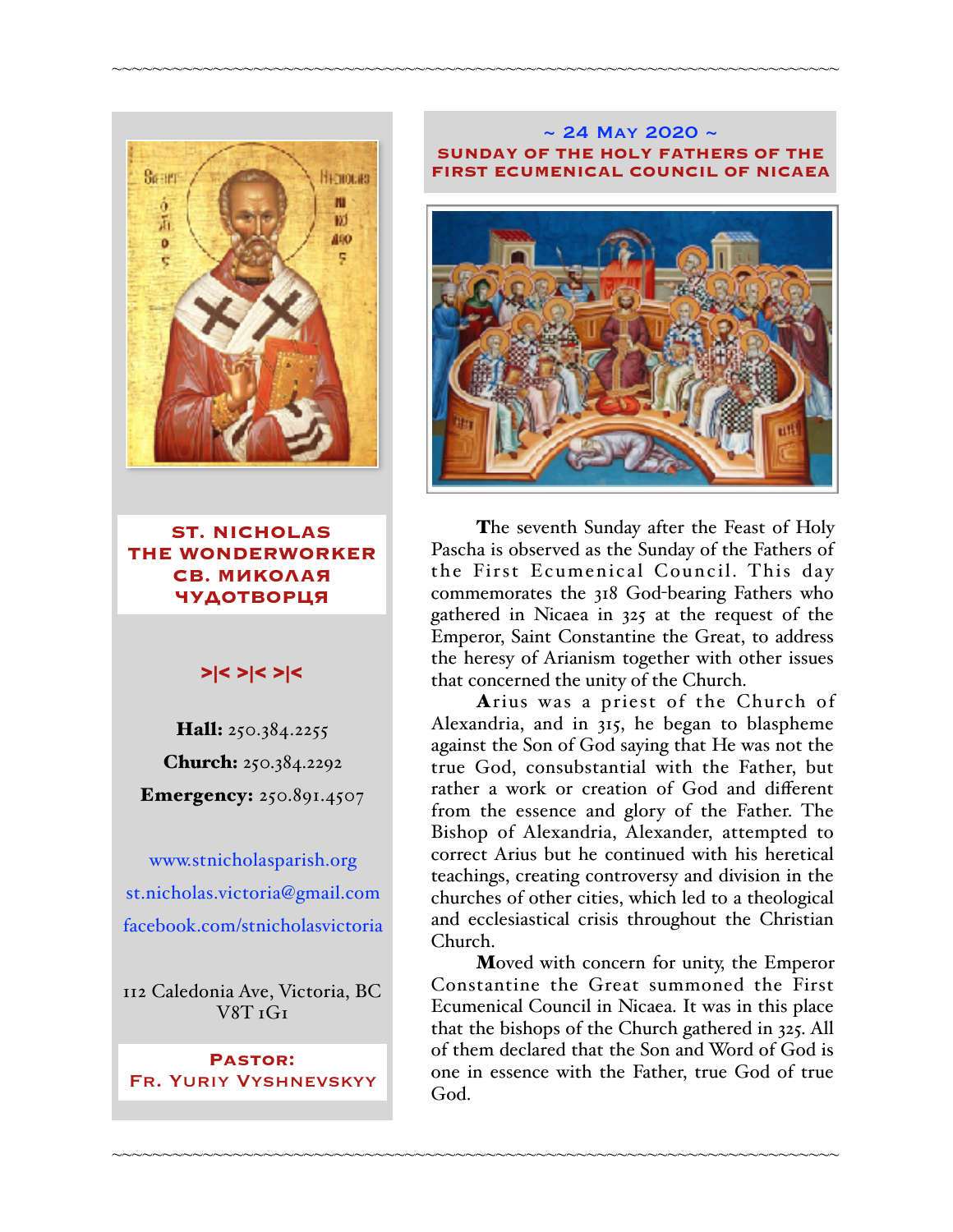| <b>SUNDAY HYMNS</b>                |                                                                       |  |  |  |
|------------------------------------|-----------------------------------------------------------------------|--|--|--|
| <b>OPENING HYMN</b>                | На Гору Днесь Єлеонську / Today, on The Mount pg. 208-209             |  |  |  |
| <b>COMMUNION HYMN</b>              | Маріє, Діво Благословенна/О, Virgin Mary, Our Blessed Lady pg.346-347 |  |  |  |
| <b>CLOSING HYMN</b>                | Під Твою Милість / Unto Your Loving Protection pg. 372-373            |  |  |  |
| <b>SUNDAY &amp; DAILY SCHEDULE</b> |                                                                       |  |  |  |
| SUNDAY, May 24                     | <b>NO SERVICES</b>                                                    |  |  |  |
| MONDAY, May 25                     | <b>NO SERVICES</b>                                                    |  |  |  |
| TUESDAY, May 26                    | <b>NO SERVICES</b>                                                    |  |  |  |
| WEDNESDAY, May 27                  | <b>NO SERVICES</b>                                                    |  |  |  |
| THURSDAY, May 28                   | <b>NO SERVICES</b>                                                    |  |  |  |
| FRIDAY, May 29                     | <b>NO SERVICES</b>                                                    |  |  |  |
| SATURDAY, May 30                   | <b>NO SERVICES</b>                                                    |  |  |  |
| SUNDAY, May 31                     | <b>DESCENT OF THE HOLY SPIRIT - PENTECOST</b>                         |  |  |  |

~~~~~~~~~~~~~~~~~~~~~~~~~~~~~~~~~~~~~~~~~~~~~~~~~~~~~~~~~~~~~~~~~~~~~~~~

~~~~~~~~~~~~~

| <b>DATE</b>           | <b>READING</b>    | <b>UKRAINIAN</b> | <b>ENGLISH</b> |
|-----------------------|-------------------|------------------|----------------|
| SUNDAY, May 24        | Act.2:16-18;28-36 |                  |                |
| SUNDAY, May 31        | Act. 2: $1-11$    |                  |                |
| $\vert$ SUNDAY, Jun 7 | Heb. 11:33-12:2   |                  |                |
| SUNDAY, Jun 14        | Rm. 2: 10-16      |                  |                |

# ~~~~~~~~~~~~~~~~~~~~~~~~~~~~~~~~~~~~~~~~~~~~~~~~~~~~~~~~~~~~~~~~~~~~~~~ <sup>~</sup> PASTORAL MINISTRY & HOLY MYSTERIES

| given to the parish priest, and he should be contacted before any other arrangements are made |  |  |
|-----------------------------------------------------------------------------------------------|--|--|
|                                                                                               |  |  |
|                                                                                               |  |  |
|                                                                                               |  |  |
|                                                                                               |  |  |

*Eparchy of New Westminster~Bishop David Motiuk ~Apostolic Administrator~ [www.nweparchy.ca](http://www.nweparchy.ca)*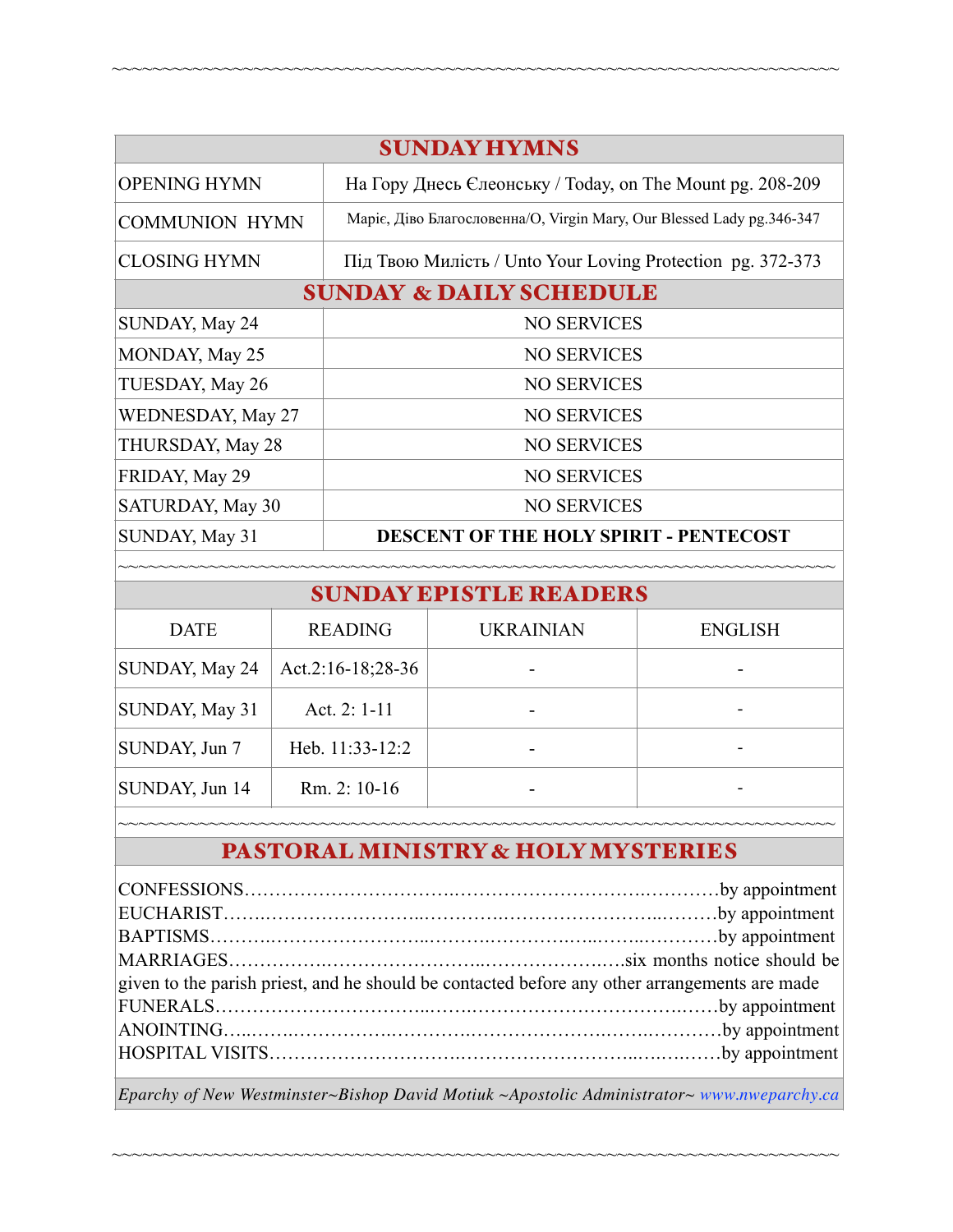# ANNOUNCEMENTS

~~~~~~~~~~~~~~~~~~~~~~~~~~~~~~~~~~~~~~~~~~~~~~~~~~~~~~~~~~~~~~~~~~~~~~~~

**HAPPY BIRTHDAY** to CHRISTINA VYSHNEVSKA and all those who celebrated their birthdays this past week. May the Lord Our God continue to bless you abundantly and the Holy Mother of God protects you at all times. Многая Літа!

**WE MOLEBEN TO THE MOTHER OF GOD / MAÏBKA:** As the month of May is dedicated to the Blessed Virgin Mary every Sunday in May after Divine Liturgy we will celebrating Moleben to the Mother of God!

**EXAMPRAYER REQUEST:** Please keep in your prayers JULIE CHUPICK, SYLVIA KELLY, CHARLOTTE KRAKOWSKI, RICHARD NEWBERRY and other members of our parish, our family and friends who are ailing, in hospitals, nursing homes and those who are not able to join actively in their community.

**BEQUESTS & WILLS:** Leaving a bequeath is a process of giving a donation through your will. It is simply a distribution from your estate to a charitable organization through your last will and testament. It can be as small or as large a donation as you wish. It is important that you talk to your lawyer about the process. In your kindness please remember St Nicholas the Wonderworker Ukrainian Catholic Church in your bequeath and will. If anyone wishes to make such a bequeath in their will, the following clause may be included or added to a will: "I give, devise, and bequeath to **St Nicholas the Wonderworker Ukrainian Catholic Parish -** *1112 Caledonia Avenue, Victoria BC, V8T 1G1*, the sum of \$ \_\_\_\_\_ (or \_\_\_\_% of my estate), to be used for the benefit of the parish and it's pastoral activities."



*The Divine Liturgy of our Father among the Saints John Chrysostom An Anthology for Worship: Liturgy - pg. 388-461; propers - pg. 551*

### **First Antiphon**

~~~~~~~~~~~~~~~~~~~~~~~~~~~~~~~~~~~~~~~~~~~~~~~~~~~~~~~~~~~~~~~~~~~~~~~~

*Verse:* Clap your hands, all you nations;<sup>\*</sup> shout to God with the voice of joy. **Refrain:** Through the prayers of the Mother of God, O Saviour, save, us.

*Verse:* For the Lord most high is awesome,\* a great king of all the earth. **Refrain:** Through the prayers of the Mother of God, O Saviour, save, us.

s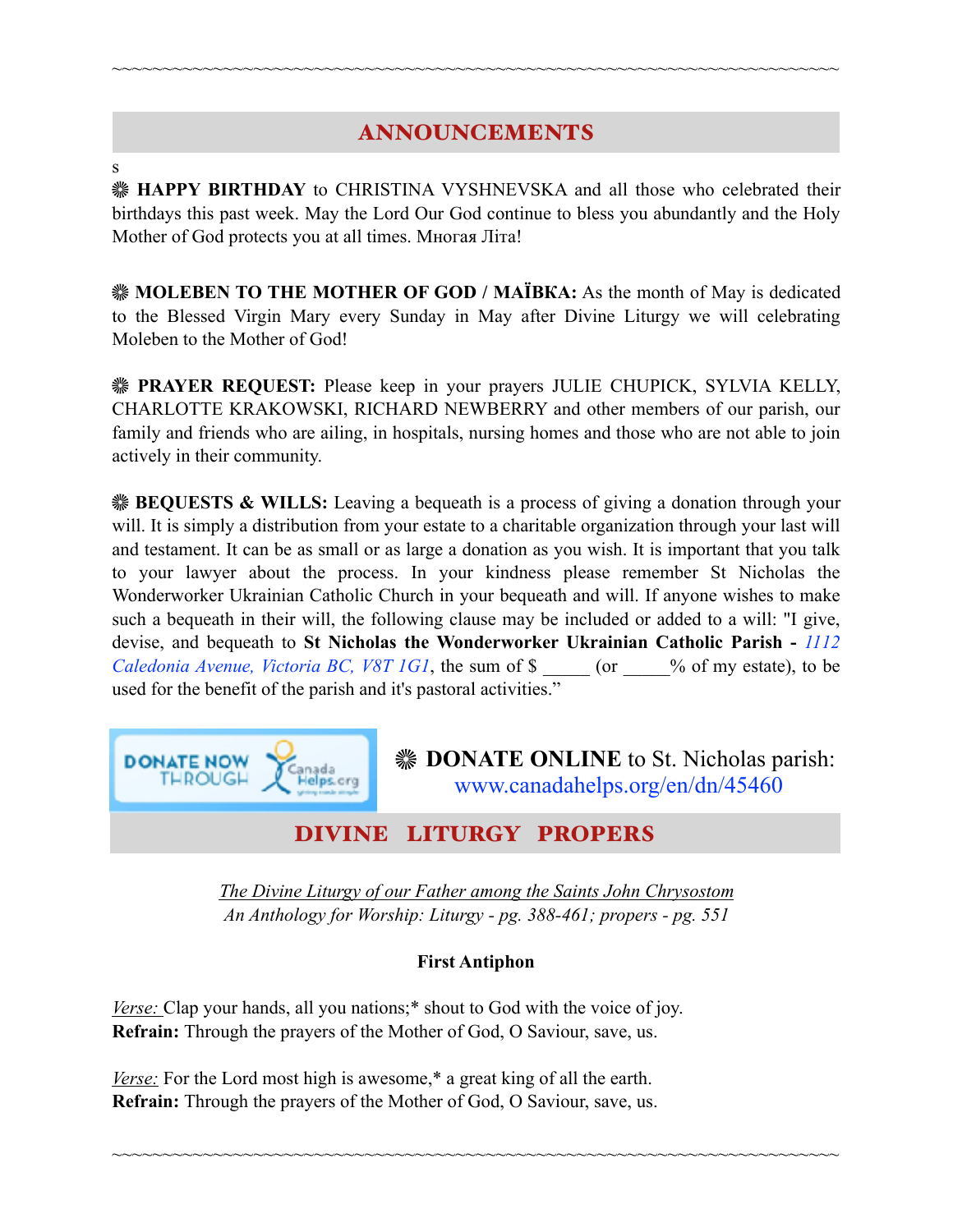*Verse:* He has subdued peoples to us,\* and nations under our feet. **Refrain:** Through the prayers of the Mother of God, O Saviour, save, us.

*Verse:* God ascended amid shouts of joy;<sup>\*</sup> the Lord at the sound of the trumpet. **Refrain:** Through the prayers of the Mother of God, O Saviour, save, us.

### **Glory: Now: Only-Begotten Son...**

### **Third Antiphon**

~~~~~~~~~~~~~~~~~~~~~~~~~~~~~~~~~~~~~~~~~~~~~~~~~~~~~~~~~~~~~~~~~~~~~~~~

*We sing the usual Third Antiphon, but with the festal refrain:* Son of God, who ascended in glory, save us who sing to You: Alleluia.

**Troparion, Tone 6:** Angelic powers were upon Your tomb\* and the guards became like dead men;\* Mary stood before Your tomb\* seeking Your most pure body.\* You captured Hades without being overcome by it.\* You met the Virgin and granted life.\* O Lord, risen from the dead,\* glory be to You!

**Troparion, Tone 4:** You ascended in glory, O Christ our God,\* giving joy to Your disciples by the promise of the Holy Spirit,\* and assuring them through your blessing\* that You are the Son of God,\* the Redeemer of the world.

**Troparion, Tone 8:** Christ our God, You are glorified above all,\* You established our fathers as beacons on earth\* and through them guided all of us to the true faith.\* Glory to You, most compassionate Lord.

**Glory: Kontakion, Tone 8:** The apostles' preaching and the Fathers' doctrine\* confirmed the Church's one faith,\* and wearing the garment of truth\* woven from theology that descends from on high,\* she rightly imparts\* the mystery of godliness\* and sings its glory.

**Now: Kontakion, Tone 6:** When you had fulfilled Your plan for us\* and united things on earth with those in heaven,\* You ascended in glory, O Christ our God,\* in no way distant, but remaining in separable,\* You cried to those who love You:\* I am with You and there is none against you.

**Prokeimenon, Tone 4:** Blessed are You, Lord God of our fathers, and praised and glorified is Your Name forever. *Verse:* For You are righteous in everything that You have done to us. *(Daniel*) *3:26,27)*

**Epistle - Acts 20:16-18, 28-36 - A reading from the Acts of the Apostles:** For Paul had decided to sail past Ephesus, so that he might not have to spend time in Asia; he was eager to be in Jerusalem, if possible, on the day of Pentecost. From Miletus he sent a message to Ephesus, asking the elders of the church to meet him. When they came to him, he said to them: 'You yourselves know how I lived among you the entire time from the first day that I set foot in Asia,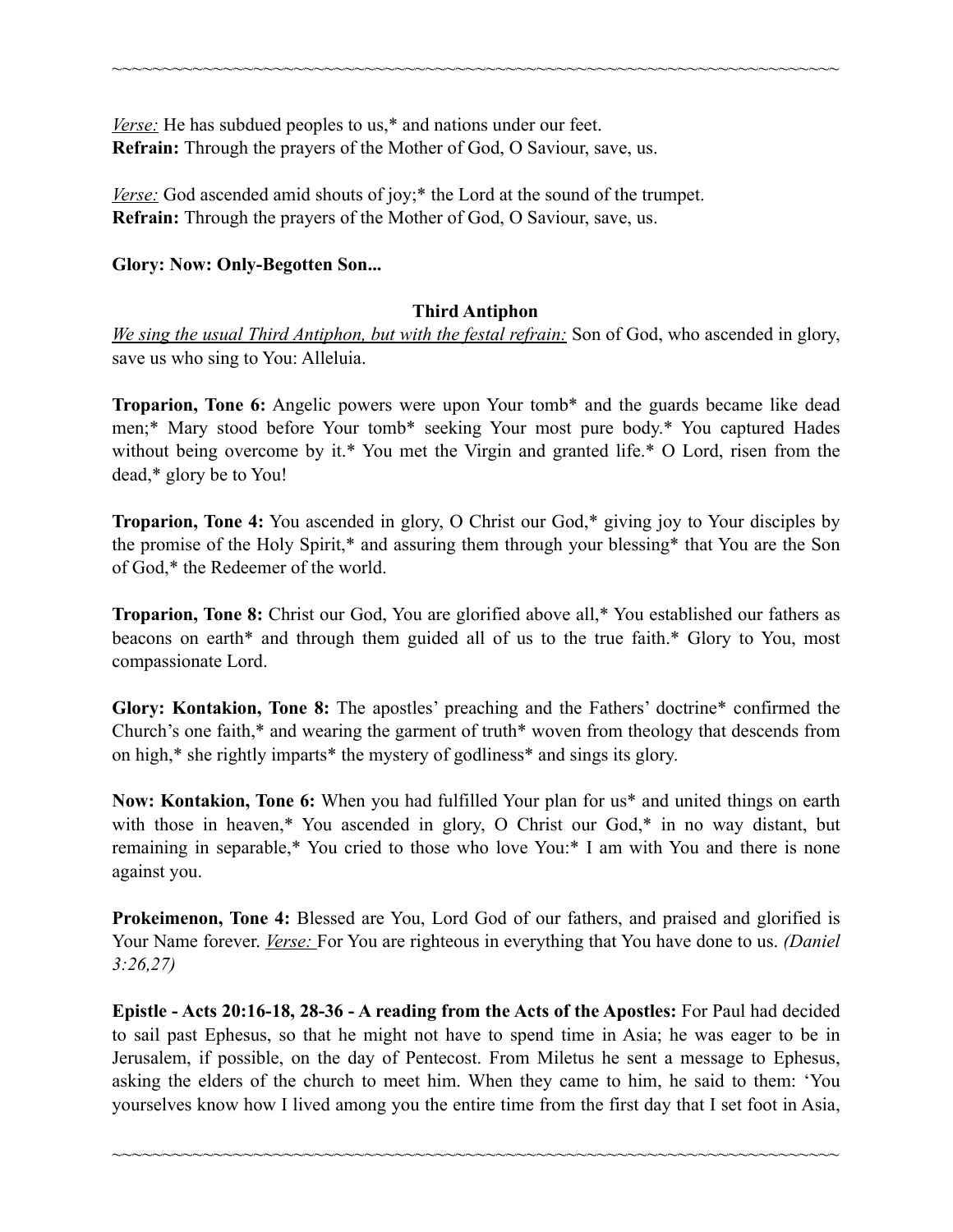Keep watch over yourselves and over all the flock, of which the Holy Spirit has made you overseers, to shepherd the church of God that he obtained with the blood of his own Son. I know that after I have gone, savage wolves will come in among you, not sparing the flock. Some even from your own group will come distorting the truth in order to entice the disciples to follow them. Therefore be alert, remembering that for three years I did not cease night or day to warn everyone with tears. And now I commend you to God and to the message of his grace, a message that is able to build you up and to give you the inheritance among all who are sanctified. I coveted no one's silver or gold or clothing. You know for yourselves that I worked with my own hands to support myself and my companions. In all this I have given you an example that by such work we must support the weak, remembering the words of the Lord Jesus, for he himself said, "It is more blessed to give than to receive." ' When he had finished speaking, he knelt down with them all and prayed.

~~~~~~~~~~~~~~~~~~~~~~~~~~~~~~~~~~~~~~~~~~~~~~~~~~~~~~~~~~~~~~~~~~~~~~~~

**Alleluia, Tone 1:** *Verse:* The God of gods, the Lord, spoke and summoned the earth from the rising of sun to its setting. *Verse:* Gather to Him His devout ones, who with sacrifice make covenant with Him. *(Psalm 49:1,5)*

**Gospel - John 17:1-13 -** Jesus raised his eyes to heaven and said, "Father, the hour has come. Give glory to your son, so that your son may glorify you, just as you gave him authority over all people, so that he may give eternal life to all you gave him. Now this is eternal life, that they should know you, the only true God, and the one whom you sent, Jesus Christ. I glorified you on earth by accomplishing the work that you gave me to do. Now glorify me, Father, with you, with the glory that I had with you before the world began. "I revealed your name to those whom you gave me out of the world. They belonged to you, and you gave them to me, and they have kept your word. Now they know that everything you gave me is from you, because the words you gave to me I have given to them, and they accepted them and truly understood that I came from you, and they have believed that you sent me. I pray for them. I do not pray for the world but for the ones you have given me, because they are yours, and everything of mine is yours and everything of yours is mine, and I have been glorified in them. And now I will no longer be in the world, but they are in the world, while I am coming to you. Holy Father, keep them in your name that you have given me, so that they may be one just as we are. When I was with them I protected them in your name that you gave me, and I guarded them, and none of them was lost except the son of destruction, in order that the scripture might be fulfilled. But now I am coming to you. I speak this in the world so that they may share my joy completely.

*Instead of* **"It is truly..."** *we sing:* O my soul, magnify the Lord who in glory ascended bodily into the heavens.

**Irmos, Tone 5:** O Mother of God,\* you transcended both mind and word,\* and in time, ineffably bore the Timeless One:\* it is you who, with one accord,\* we, the faithful, magnify.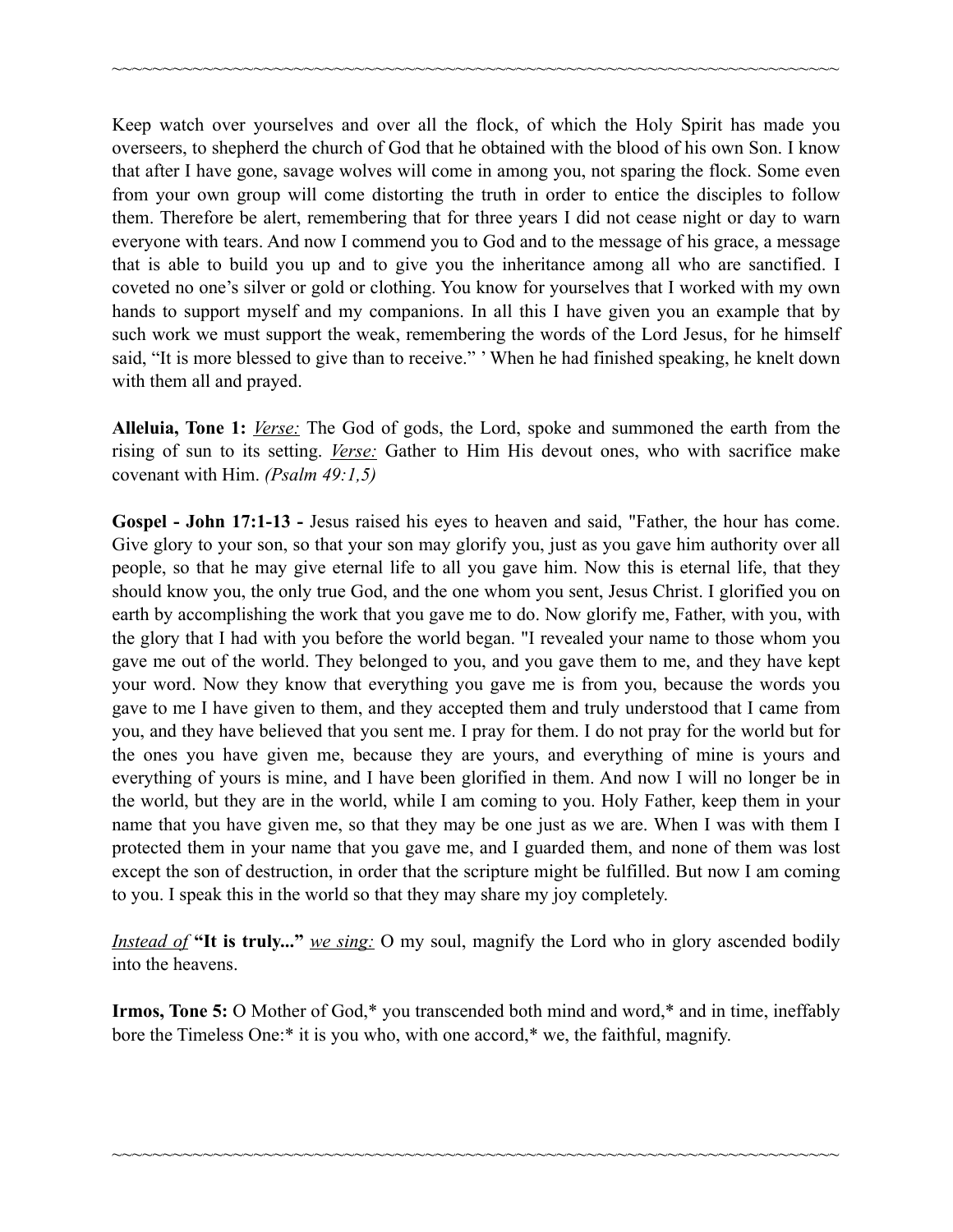**Communion Hymn:** Praise the Lord from the heavens;\* praise Him in the highest. *(Psalm 148:1)*\* Rejoice in the Lord, O you just;\* praise befits the righteous. *(Psalm 32:1)* Alleluia, alleluia,\* alleluia.

~~~~~~~~~~~~~~~~~~~~~~~~~~~~~~~~~~~~~~~~~~~~~~~~~~~~~~~~~~~~~~~~~~~~~~~~

*Instead of* **"We have seen the true light"**  $(x1)$ , **"May our mouths be filled"**  $(x3)$ , **"Blessed be the name"** *(x3) we sing:* Be exalted, O God, above the heavens, above all the earth be Your glory.

**Prayer After Holy Communion:** Having been made worthy to partake in a mystical way of Your immaculate Body and precious Blood, O Christ our God, I acclaim and bless, worship and glorify You, and proclaim the greatness of Your saving acts, now and for ever and ever. Amen. *(more Prayers After Holy Communion on pg. 324-326 in the Anthology book).* 

# **>|< >|< >|<**

### **Перший Антифон**

*Стих:* Всі народи, заплещіте руками, воскликніть Богові голосом радости. **Приспів:** Молитвами Богородиці, Спасе, спаси нас.

*Стих:* Бо Господь Всевишній – страшний, цар великий по всій землі. **Приспів:** Молитвами Богородиці, Спасе, спаси нас.

*Стих:* Він покорив людей нам і народи під ноги наші. **Приспів:** Молитвами Богородиці, Спасе, спаси нас.

*Стих:* Зійшов Бог під оклики веселі, Господь – під голос сурми. **Приспів:** Молитвами Богородиці, Спасе, спаси нас.

### **Слава: І Нині: Єдинородний Сину …**

### **Третій Антифон**

*Співаємо звичайний третій антифон, але з приспівoм:* Спаси нас, Сину Божий, що родився від Діви, співаємо тобі: Алилуя.

**Тропар, глас 6:** Ангельські сили на гробі твоїм\* і сторожі омертвіли \* Марія ж стояла при гробі,\* шукаючи пречистого тіла твого.\* Полонив ти ад і, не переможений від нього,\* зустрів ти Діву, даруючи життя.\* Воскреслий з мертвих, Господи, слава тобі!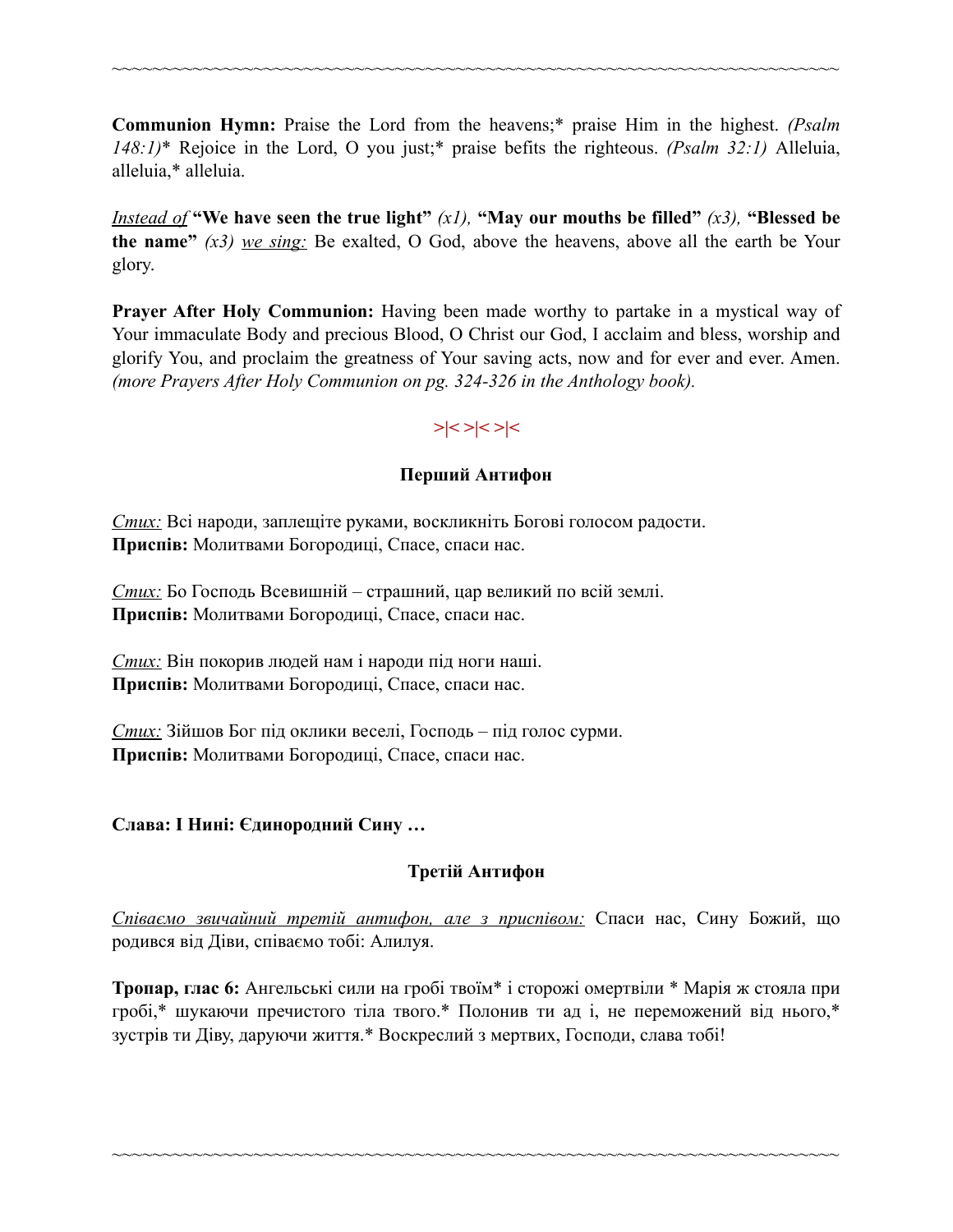**Тропар, глас 4:** Вознісся ти у славі, Христе Боже наш,\* радість сотворивши ученикам обітуванням Святого Духа,\* утвердивши їх благословенням,\* бо ти єси Син Божий,\* ізбавитель світу.

~~~~~~~~~~~~~~~~~~~~~~~~~~~~~~~~~~~~~~~~~~~~~~~~~~~~~~~~~~~~~~~~~~~~~~~~

**Тропар, глас 8:** Препрославлений ти, Христе Боже наш,\* світила на землі – отців наших оснував ти\* і ними до істинної віри всіх нас направив ти.\* Багатомилосердний, слава тобі.

**Слава: Кондак, глас 8:** Апостолів проповідування і отців догмати\* єдину віру утвердили церкві,\* яка і, ризу істини з богословія вишнього носячи,\* право править, і славить благочестя велике таїнство.

**І Нині: Кондак, глас 6:** Сповнивши промисел щодо нас\* і те, що на землі, з'єднавши з небесним,\* вознісся ти у славі, Христе Боже наш,\* ніяк не відлучаючись, але невідступнео перебуваючи,\* ти кличеш до тих, що люблять тебе:\* Я з вами і ніхто проти вас.

**Прокімен, глас 4:** Благословен єси, Господи, Боже отців наших,\* і хвальне, і прославлене ім'я твоє навіки. *Стих:* Бо праведний єси в усьому, що сотворив ти нам.

**Апостол - Дія. 20:16-18, 28-36 - З книги Діянь Святих Апостолів читання:** Тими днями Павло вирішив плисти попри Ефес, щоб не баритися в Азію поспішав бо, щоб, по змозі, на день П'ятидесятниці бути в Єрусалимі. З Мілету він послав у Ефес і прикликав пресвітерів церкви. Коли ж вони прийшли до нього, він до них промовив: «Ви знаєте, як з першого дня, коли я вступив у Азію, увесь час поводився я з вами. Зважайте на самих себе й на все стадо, над яким Дух Святий поставив вас єпископами, щоб пасли церкву Божу, що він придбав кров'ю власною. Я знаю, що по моїм відході ввійдуть поміж вас вовки хижі, які не щадитимуть стада. Та й з-поміж вас самих повстануть люди, що говоритимуть погубні речі, щоб потягнути за собою учнів. Тому чувайте, пригадуйте собі, що я три роки, ніч і день, не переставав кожного з вас із сльозами наводити на розум. А тепер передаю вас Богові і слову його благодаті, що може збудувати й дати вам спадщину між усіма освяченими. Ні срібла, ні золота, ані одежі я не вимагав ні від кого. Ви самі знаєте, що моїм потребам і тих, які зо мною, служили оці руки. У всьому я показав вам, що, так працюючи, треба допомагати слабосильним і пам'ятати слова Господа Ісуса, що сам сказав: «Більше щастя – давати, ніж брати.» Промовивши це, він упав на коліна і з усіма ними почав молитися.

**Алилуя, глас 1:** *Стих:* Бог богів, Господь мовив, і призвав землю від сходу сонця до заходу. *Стих:* Зберіть йому преподобних його, що заповідують завіт його в жертвах.

**Євангеліє - Івана 17:1-13 -** Ісус, підвівши очі свої до неба, проказав: «Отче, прийшла година! Прослав свого Сина, щоб Син твій тебе прославив, згідно з владою, що її ти дав йому над усяким тілом: дарувати життя вічне тим, яких ти передав йому. А вічне життя у тому, щоб вони спізнали тебе, єдиного, істинного Бога, і тобою посланого – Ісуса Христа. Я тебе на землі прославив, виконавши те діло, яке ти дав мені до виконання. Тепер же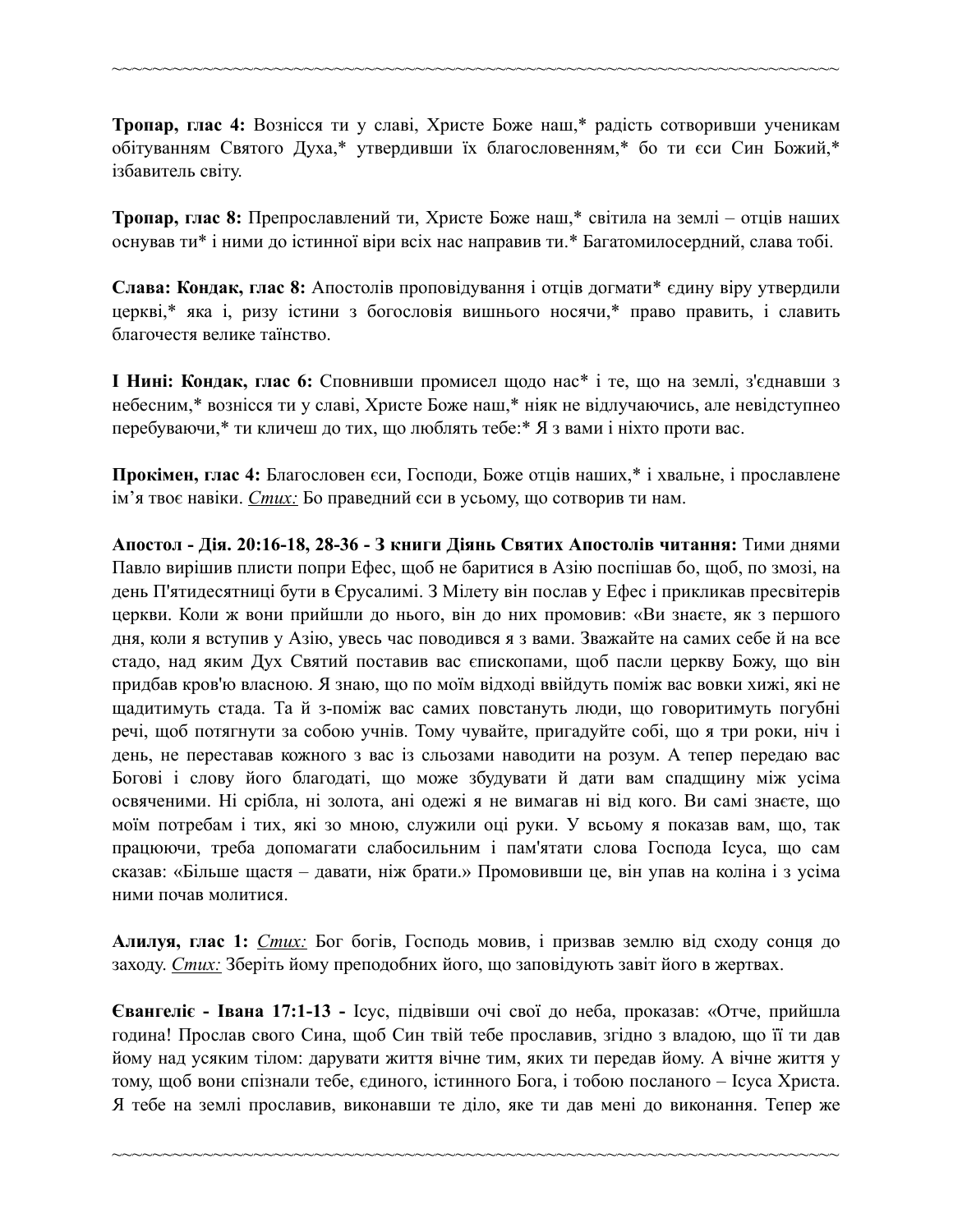прослав мене, Отче, у себе – славою тією, що її я мав у тебе перед тим, як постав світ! Я об'явив твоє ім'я людям, яких ти від світу передав мені. Вони були твої, ти ж передав мені їх, і зберегли вони слово твоє. Нині збагнули вони, що все, тобою дане мені – від тебе; слова бо, тобою мені дані, я їм дав, і сприйняли вони їх, і справді збагнули, що від тебе я вийшов, і увірували, що ти мене послав. Молю ж за них: не за світ молю, лише за тих, яких ти передав мені, бо вони – твої. І все моє – твоє, твоє ж – моє, і в них я прославився. Я вже більш не у світі, а вони у світі, і я до тебе йду. Отче Святий! Заради імени твого бережи їх, тих, що їх ти мені передав, щоб були одно, як ми! Бувши з ними у світі, я беріг їх у твоє ім'я; тих, яких ти передав мені, я їх стеріг, і ніхто з них не пропав, лише син загибелі, щоб збулося Писання. Тепер же іду до тебе, і кажу те, у світі бувши, щоб вони радощів моїх мали у собі вщерть.

~~~~~~~~~~~~~~~~~~~~~~~~~~~~~~~~~~~~~~~~~~~~~~~~~~~~~~~~~~~~~~~~~~~~~~~~

*Замість* **"Достойно..."** *ми співаємо:* Величай, душе моя, Господа, що з плоттю во славі вознісся на небеса.

**Ірмос, глас 5:** Тебе, вище ума і слова Матір Божу, що в часі безлітнього несказанно родила, вірні однодумно величаємо.

**Причасний:** Хваліте Господа з небес, хваліте його в вишніх. Радуйтеся, праведні, у Господі, правим належить похвала. Алилуя, aлилуя, aлилуя!

*Замість* **"Ми бачили світло істинне..."** *(x1),* **"Нехай сповняться уста..."** *(x3),* "**Нехай буде ім'я..."** *(x3), співаємо:* Вознесися на небеса Боже і по всій землі слава Твоя.

**Молитва по Святім Причастю:** Таїнственно удостоївшись бути причасником Твого пречистого тіла і чесної крови, Христе Боже, оспівую і благословлю, поклоняюся, і славлю, і величаю спасіння Твої, Господи, нині і повсякчас, і на віки вічні. Амінь. *(більше Молитов По Святім Причастю на ст. 80-87 в маленькій книжечці "Божественна Літургія")*.

### PRAYER DURING THE CORONAVIRUS OUTBREAK

Jesus Christ, you travelled through towns and villages "curing every disease and illness." At your command, the sick were made well. Come to our aid now, in the midst of the global spread of the coronavirus, that we may experience your healing love.

Heal those who are sick with the virus. May they regain their strength and health through quality medical care.

Heal us from our fear, which prevents nations from working together and neighbours from helping one another.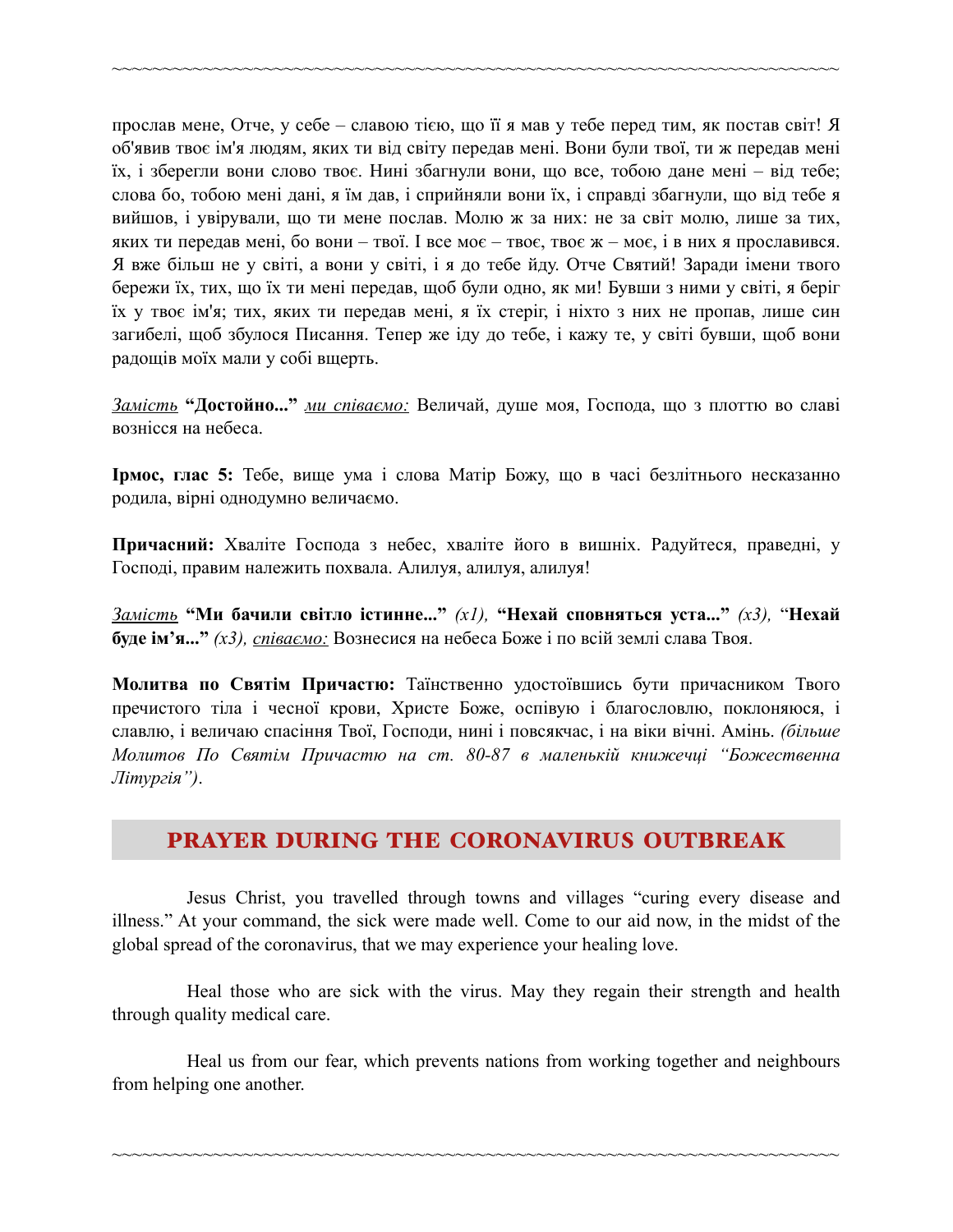Heal us from our pride, which can make us claim invulnerability to a disease that knows no borders.

~~~~~~~~~~~~~~~~~~~~~~~~~~~~~~~~~~~~~~~~~~~~~~~~~~~~~~~~~~~~~~~~~~~~~~~~

Stay by our side in this time of uncertainty and sorrow. Be with those who have died from the virus. May they be at rest with you in your eternal peace. Be with the families of those who are sick or have died. As they worry and grieve, defend them from illness and despair. May they know your peace. Be with the doctors, nurses, researchers and all medical professionals who seek to heal and help those affected and who put themselves at risk in the process. May they know your protection and peace. Be with our priests and spiritual care givers. May they know that they are loved and cared for.

Be with the leaders of all nations. Give them the foresight to act with charity and true concern for the well-being of the people they are meant to serve. Give them the wisdom to invest in long-term solutions that will help prepare for or prevent future outbreaks. May they know your peace, as they work together to achieve it on earth.

Whether we are home or abroad, surrounded by many people suffering from this illness or only a few, Jesus Christ, stay with us as we endure and mourn, persist and prepare. In place of our anxiety, give us your peace.

For You are a God of mercy, kindness, and love, and we glorify You, Father, Son, and Holy Spirit, now and for ever and ever. Amen.

# **>|< >|< >|<**

#### **МОЛИТВА ПІД ЧАС СПАЛАХУ КОРОНАВІРУСУ**

Ісусе Христе, ти подорожував по містах і селах, оздоровлюючи від хвороб і немочей. За Твоїм повелінням хворі видужували. У час пандемії коронавірусу повели цій хворобі відступити, щоб ми відчули Твою оздоровлюючу любов.

Вилікуй тих, хто хворий вірусом. Нехай вони відновлять свої сили та здоров'я завдяки якісній медичній допомозі.

Вилікуй нас від нашого страху, який заважає націям спільно працювати та сусідам допомагати один одному.

Вилікуй нас від нашої гордості, яка може змусити нас претендувати на невразливість до захворювання, що не знає меж.

Залишайся поруч у цей час невизначеності та смутку. Будь з тими, хто помер від вірусу. Нехай вони спочивають з Тобою у вічному спокої. Будь з родинами тих, хто хворий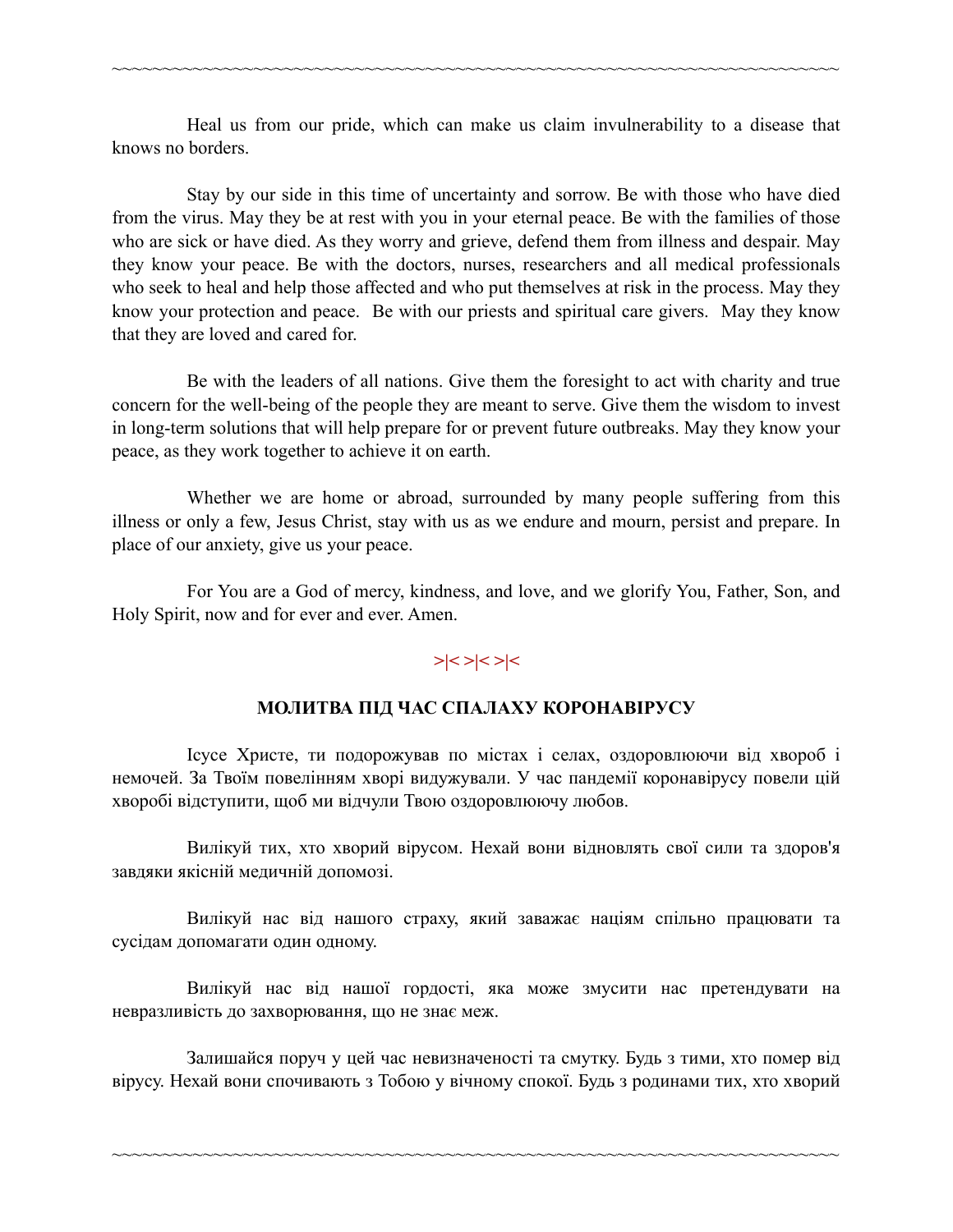або помер, коли вони турбуються і сумують, захищай їх від хвороб і відчаю. Нехай вони знають Твій спокій.

~~~~~~~~~~~~~~~~~~~~~~~~~~~~~~~~~~~~~~~~~~~~~~~~~~~~~~~~~~~~~~~~~~~~~~~~

Будь з лікарями, медсестрами, дослідниками та всіми медичними працівниками, котрі прагнуть вилікувати та допомогти постраждалим та, котрі піддають себе ризику в своїй праці. Нехай вони знають Твій захист і спокій.

Будь з нашими священиками та духовними опікунами. Нехай вони знають, що їх люблять і піклуються про них.

Будь з лідерами всіх націй. Дай їм передбачення діяти милосердно та зі справжньою турботою про добробут людей, котрим вони призначені служити. Надай їм мудрості інвестувати у довгострокові рішення, які допоможуть підготуватися або запобігти майбутнім спалахам. Нехай вони пізнають Твій мир, коли разом працюють над досягненням його на землі.

Будь ми вдома чи за кордоном, в оточенні багатьох людей, які страждають цією хворобою, або наодинці, Ісусе Христе, залишайтеся з нами, коли ми терпимо і сумуємо. Замість нашої тривоги дай нам спокій.

Бо Ти - Бог милосердя, доброта та любов, і ми прославляємо Тебе, Отця, і Сина, і Святого Духа, нині, і повсякчас, і на віки вічні. Амінь.

# MISSION DAYS - ДЕКАДА МІСІЙНОСТІ



**Thursday, May 21 - Sunday, May 31 Mission Days - A Ten Day Journey**

 *"Go, therefore, and make disciples of all nations, baptizing them in the name of the Father, and of the Son, and of the holy Spirit," [Mt. 28:19]*

Dear Friends, starting on the feast of the Ascension (May 21) to

Pentecost (May 31) we will once again pray that the Lord might renew our life through the Holy Spirit. Throughout these ten Mission Days make this pilgrimage at home with your family making your home a *"little Church"*.

We read in the Mission Days Guidebook: "By taking an active role in the spiritual efforts of these ten Mission Days, we are called to better understand that, by their very nature, our parish communities and families (domestic churches) have a *missionary* character. This missionary spirit is a consequence of the gift of our Baptism, by virtue of which we, as Christians, take upon ourselves the responsibility to *believe, live, serve, and share* the witness of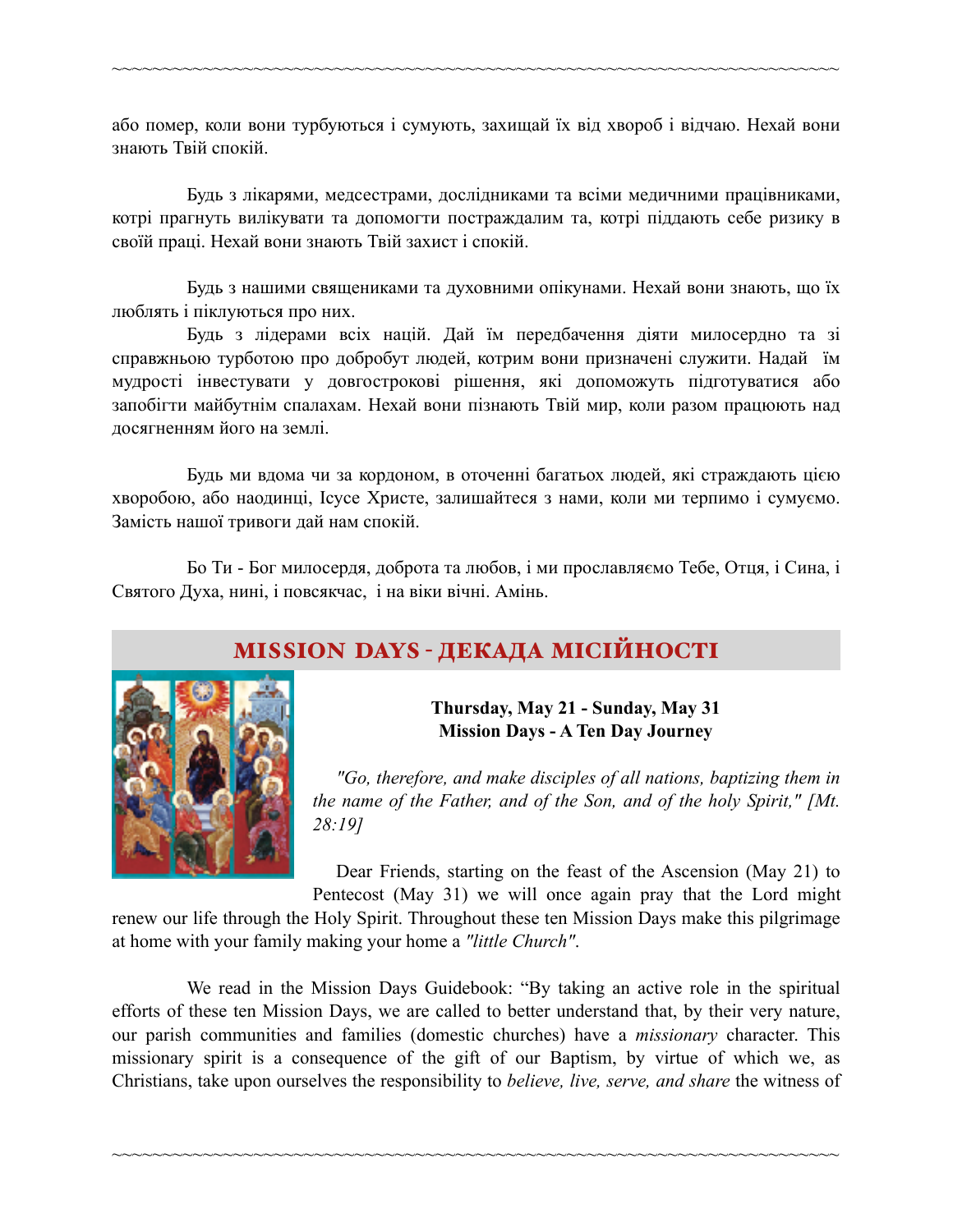our faith in Christ, not just among our family members, but with our neighbours, wherever we may live."

~~~~~~~~~~~~~~~~~~~~~~~~~~~~~~~~~~~~~~~~~~~~~~~~~~~~~~~~~~~~~~~~~~~~~~~~

**3rd Day** - *Sunday, May 24:* God is With Us - We Belong to God **4th Day** - *Monday, May 25:* Branches that Bear Fruit **5th Day** - *Tuesday, May 26:* Where to Look for Truth? **6th Day** - *Wednesday, May 27:* Personal Responsibility **7th Day** - *Thursday, May 28:* Community of Prayer **8th Day** - *Friday, May 29:* Serving Those in Need **9th Day** - *Saturday, May 30:* "Tend my sheep!" **10th Day** - *Sunday, May 31:* Our Mission: to Carry the Holy Spirit to Others.

# DIRECTIVES FOR RE-OPENING OF CHURCHES AND THE RESUMPTION OF PUBLIC LITURGICAL SERVICES



### **Chancery Office Eparchy of New Westminster**

#### **Directives for the Re-opening of Churches and the Resumption of Public Liturgical Services**

May 21, 2020

Слава Ісусу Христу! Glory be to Jesus Christ!

Dear Reverend Pastors and Faithful,

As we celebrate the Feast of the Ascension of Our Lord, Jesus – just before ascending to heaven and returning to the Father – commissions the apostles, saying, "Go therefore and make disciples of all nations, baptizing them in the name of the Father and of the Son and of the Holy Spirit, and teaching them to obey everything that I have commanded you. And remember, I am with you always, to the end of the age" (Matthew 28: 19-20).

We too have been commissioned by Jesus through our baptism to share the Good News of the Gospel message with all people, starting with our family, friends and neighbours.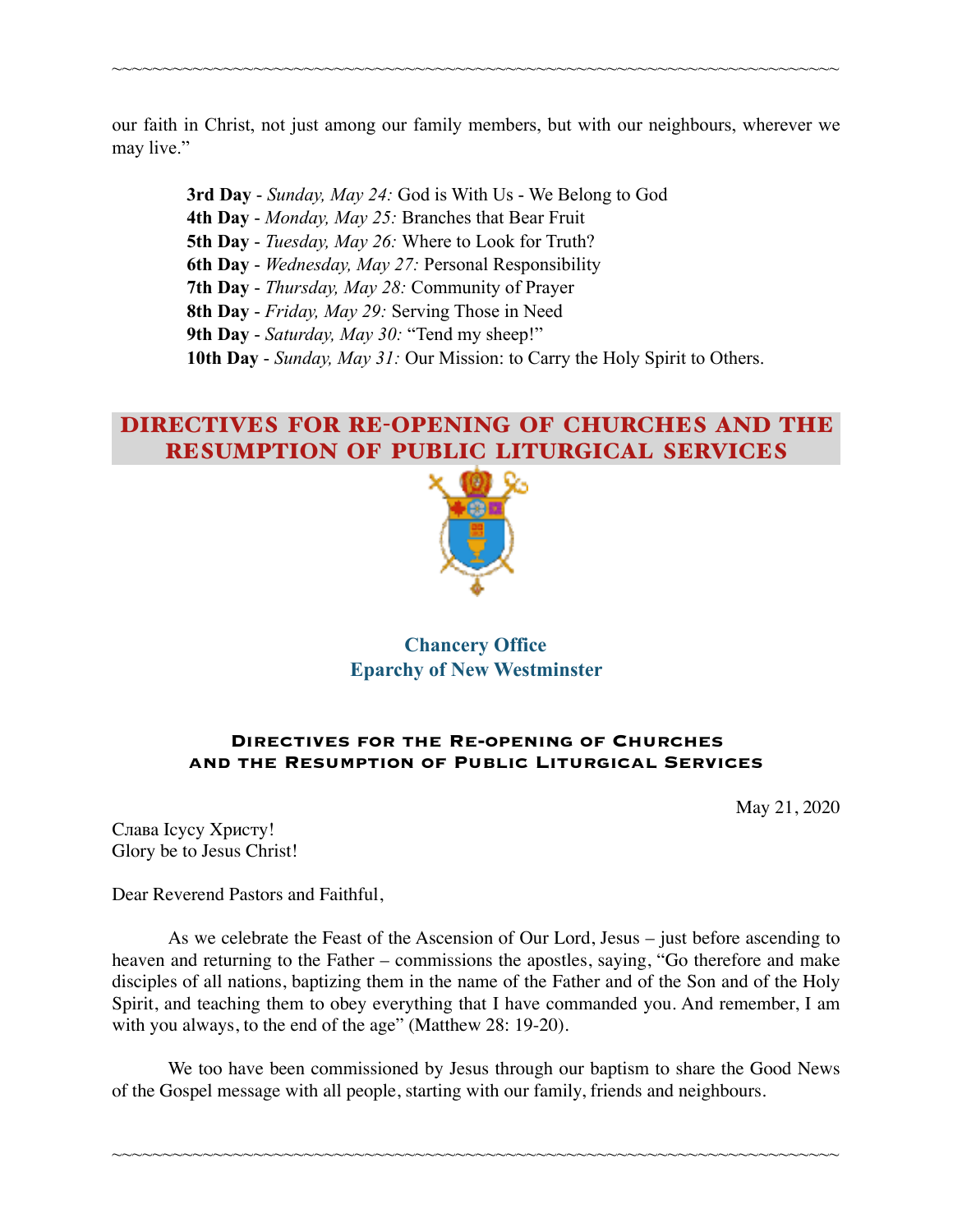It is in this light that, with joy in our hearts, we announce the re-opening of our churches and the resumption of public liturgical services, although with limits and restrictions.

~~~~~~~~~~~~~~~~~~~~~~~~~~~~~~~~~~~~~~~~~~~~~~~~~~~~~~~~~~~~~~~~~~~~~~~~

From time to time, it may be necessary to update our Directives based upon advice from our health care officials and "best practice feedback" from our parishes as they re-open.

As we move towards gradual re-opening and the resumption of public liturgical services, it is critical that we understand the potential for the spread of COVID-19 among our faithful and take steps to minimize the risk of spread, especially among high risk populations within our congregations.

The health and safety of everyone is first and foremost.

To be successful in British Columbia's relaunch and church re-openings, we will need to continue to do what we are doing, namely:

- follow public health measures,
- practice physical distancing and good hygiene; and
- continue acting responsibly.

The following Directives for the Re-opening of Churches and the Resumption of Public Liturgical Services address the following areas:

- A. Readying our parishes for re-opening
- B. Deciding whether to attend church services or not
- C. Determining the 50-person or less maximum
- D. Physical distancing seating
- E. Entering and exiting the church
- F. Participating in the Divine Liturgy and other services

### **A. Readying our parishes for re-opening**

- 1. Pastors, in consultation with their Parish Pastoral Councils, parish staff and others concerned, must communicate clearly and effectively with their parishioners about their plans for when and how they will resume public liturgical services.
- 2. Specifically, the communication should cover the following areas:
	- 2.1. How the parish will determine the 50-person or less maximum to participate in the Divine Liturgy and other liturgical services.
	- 2.2. How the parish will ensure physical distancing.
	- 2.3. The measures the parish will take to ensure proper sanitation.
- 3. The Divine Liturgy schedule, if altered to allow more time between services, should be published.

~~~~~~~~~~~~~~~~~~~~~~~~~~~~~~~~~~~~~~~~~~~~~~~~~~~~~~~~~~~~~~~~~~~~~~~~

4. No "drive in" or "parking lot" services are permitted.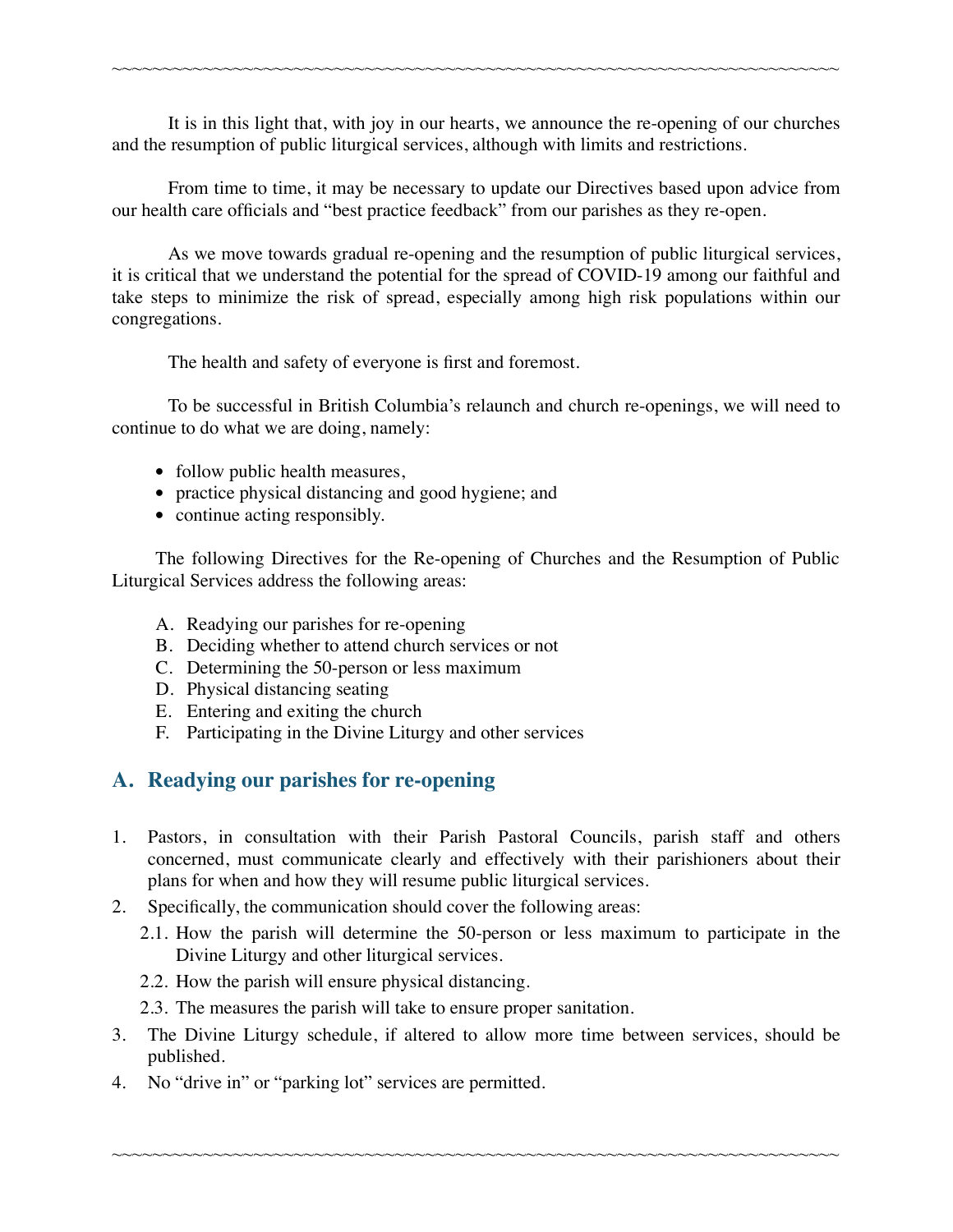5. An adequate stock of hand sanitizer and other cleaning supplies should be readily available at the time of reopening.

~~~~~~~~~~~~~~~~~~~~~~~~~~~~~~~~~~~~~~~~~~~~~~~~~~~~~~~~~~~~~~~~~~~~~~~~

- 6. Social gatherings before or after church services (including coffee and doughnuts) are not to take place at this time.
- 7. If a parish is unable for practical or other reasons to maintain strict physical distancing and perform the cleaning requirements as indicated in these Directives, the pastor must not celebrate the Divine Liturgy or any other liturgical services publicly until such time as the parish is able to do so.

## **B. Deciding whether to attend or not to attend church services**

- 8. The faithful continue to be dispensed from the obligation to attend the Divine Liturgy in church at this time.
- 9. All those attending church services do so at their own risk. It is important for individuals and families to take responsibility for protecting themselves – and others.
- 10. Prior to attending liturgical services, the faithful should use the self-assessment tool provided by the Government of British Columbia.
- 11. The following individuals *must* stay home for the sake of the wider community.
	- 11.1. Those with COVID-19 and those who live with someone with COVID-19.
	- 11.2. Those who have been exposed to someone with COVID-19.
	- 11.3. Anyone feeling sick with a cough, fever, shortness of breath, runny nose or sore throat, even if symptoms appear to be mild or resemble a cold.
	- 11.4. Anyone at high risk from COVID-19, for example, those with chronic medical conditions, especially with upper respiratory or flu-like symptoms.
	- 11.5. Those who have recently travelled outside of Canada.
- 12. The following individuals *are encouraged* to stay home for the sake of the wider community
	- 12.1. Those who live with someone with upper respiratory or flu-like symptoms.
	- 12.2. Older persons and persons with pre-existing medical conditions (such as high blood pressure, heart disease, lung disease, cancer or diabetes).
	- 12.3. Family members who live with the elderly or those who are at risk.
- 13. When at home, individuals and families are encouraged to follow the liturgical services on livestream or Telus (channel 876), or set aside some time to pray, read the Sacred Scriptures or some other spiritual reading.
- 14. Clergy (priests, deacons, subdeacons) and assistants (sacristans, altar servers, lectors, cantors) with a respiratory infection of any kind must not celebrate or participate in public Divine Liturgies and the sacraments.

## **C. Determining the 50-person or less maximum**

15. The Government of British Columbia re-launch limits the number of faithful gathering for the Divine Liturgy and other liturgical services to no more than 50 people or one third of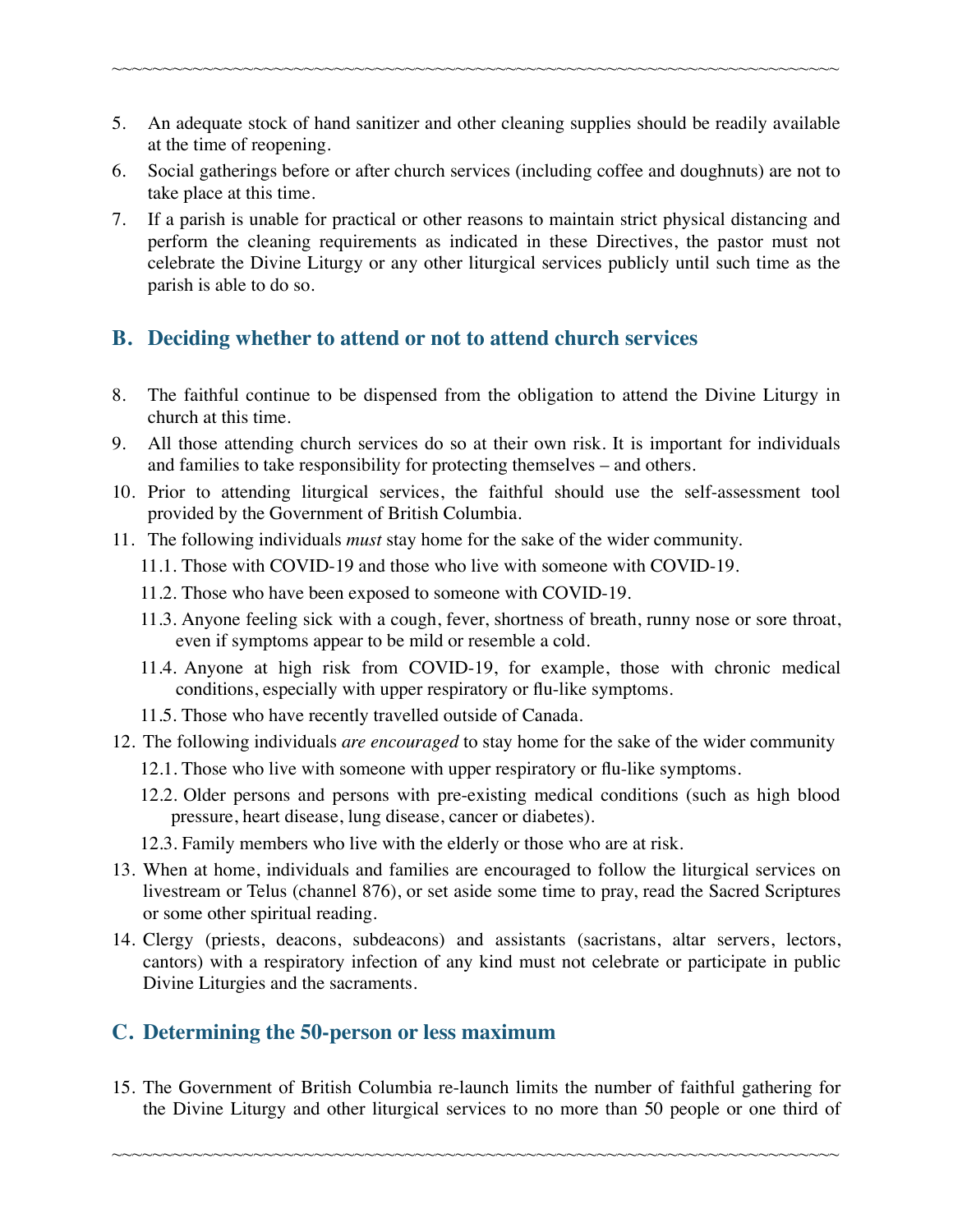normal worship space, whichever is smaller, and whichever ensures that physical distancing of at least 2 metres (6 feet) will be maintained. This includes clergy, sacristans, altar servers, lectors, cantors, etc.

16. All individuals found to be in violation of gathering restrictions are subject to a \$1,000 penalty.

~~~~~~~~~~~~~~~~~~~~~~~~~~~~~~~~~~~~~~~~~~~~~~~~~~~~~~~~~~~~~~~~~~~~~~~~

- 17. Additional Divine Liturgies may be scheduled with greater frequency to accommodate the spiritual needs of the faithful.
- 18. To ensure that the maximum number of 50 people is not exceeded at any time, the faithful must pre-register through email or by calling the parish, indicating their wish to attend a particular Divine Liturgy or other liturgical service – they must receive confirmation prior to attending.
- 19. The faithful should not pre-register for more than one liturgical service until everyone who wishes to attend has had an opportunity to do so (which might be every week, or every 2 or 3 weeks).
- 20. A list of attendees and their contact information must be maintained should someone test positive for COVID-19, thereby assisting public health officials with contact tracing and follow-up. The list must be kept until advised otherwise.

# **D. Physical distancing and seating**

- 21. Except for members of the same household, physical distancing of at least 2 metres (6 feet) from another person must be maintained by everyone on the church property (in the church, on the church steps, in the parking lot, in the washrooms, etc.)
- 22. Tape or rope can be used to close off 2 or 3 rows of pews between the seating pews, to ensure physical distancing.
- 23. Seats which can be used should be clearly marked.
- 24. Members of the same household may sit together in the same pew.
- 25. Infants and children should remain with their parents at all times. Cry rooms are closed at this time.
- 26. When the faithful are required to stand in line, for example, to receive Holy Communion, go to confession, or use the washroom, tape can be placed on the church floor to indicate proper spacing between persons.
- 27. Clergy and assistants are to remain at least 2 metres (6 feet) from each other and from the congregation during the entire liturgical service.

## **E. Entering and exiting the church**

28. Entry to the church is provided through a single door of entry, taking into consideration access for the handicapped.

~~~~~~~~~~~~~~~~~~~~~~~~~~~~~~~~~~~~~~~~~~~~~~~~~~~~~~~~~~~~~~~~~~~~~~~~

29. A separate point of exit is to be used, where possible.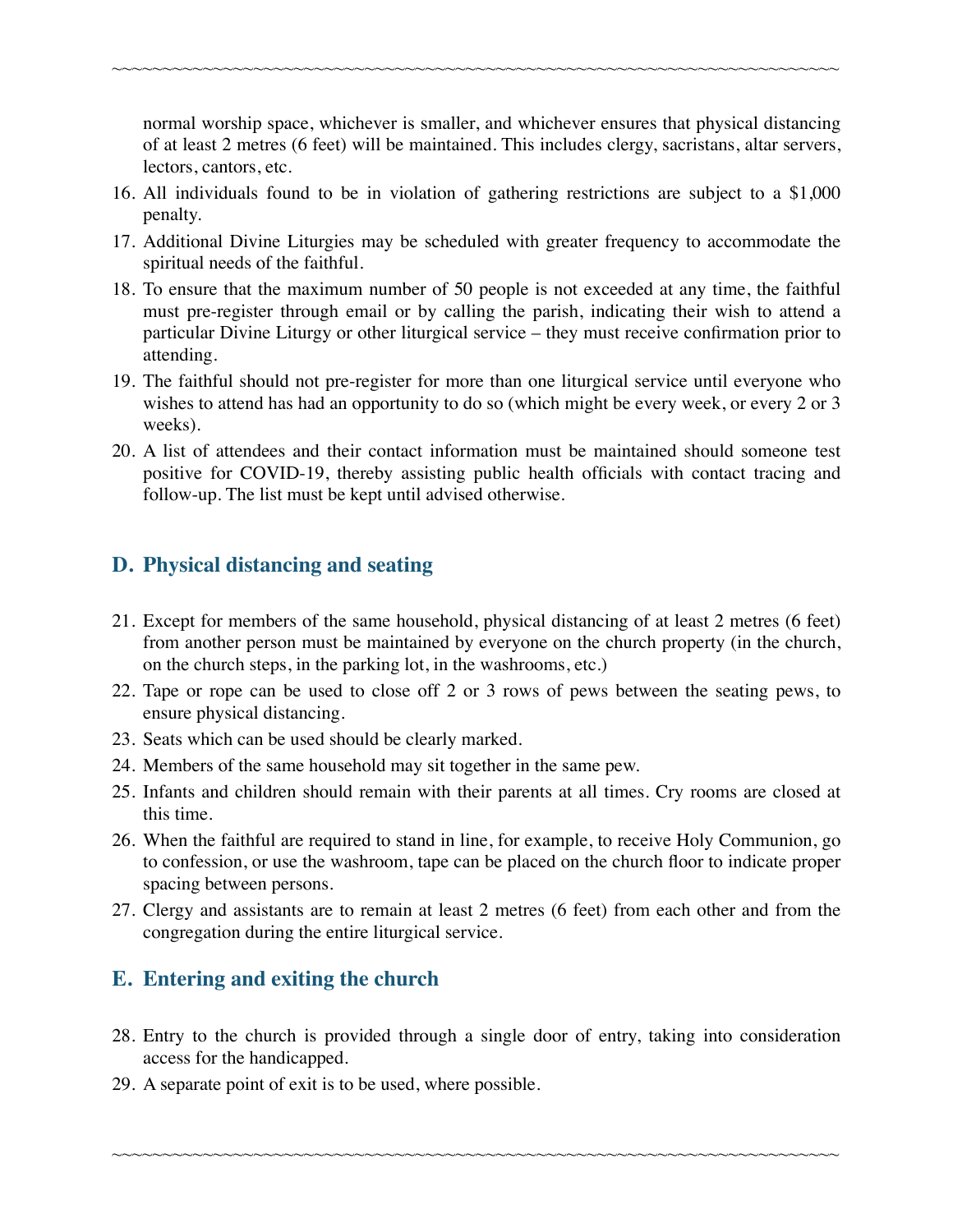30. Entrance and exit doors should be propped open, where possible, as people enter/exit so that the faithful need not touch the door handles or doors.

~~~~~~~~~~~~~~~~~~~~~~~~~~~~~~~~~~~~~~~~~~~~~~~~~~~~~~~~~~~~~~~~~~~~~~~~

- 31. The faithful are to be welcomed by a greeter/usher, who will:
	- 31.1. assist in staggering the time of their arrival and departure to ensure physical distancing of at least 2 metres (6 feet);
	- 31.2. check their name off the list of confirmed attendees;
	- 31.3. remind them of the requirement for physical distancing;
	- 31.4. remind them to sanitize their hands upon entry to and exit from the church; and
	- 31.5. remind the faithful that the veneration of icons, crosses, etc., should be done without touching or kissing them.
- 32. Members of the same household may enter and exit together.
- 33. Once the maximum permitted space has been reached, additional people are not permitted to enter the church building.
- 34. People who simply show up must be turned away; however, they are to be informed of how they can register for another Divine Liturgy or liturgical service.
- 35. The greeter/usher will dismiss the faithful by rows at the end of the liturgical service.
- 36. There should be no social gatherings after the liturgical services. The faithful should promptly leave the church and parking lot upon the completion of the services.

### **F. Participating during Liturgical Services**

#### **Use of face masks**

37. The faithful are encouraged to wear face masks, however, it is not required if physical distancing is maintained at all times.

### **Singing led by a single cantor**

- 38. Congregational and choral (choir) singing is a high-risk activity and is not allowed because infected people can transmit the virus through their saliva or respiratory droplets.
- 39. Instead, the sung responses during the liturgical services may be led by a single cantor, while the faithful remain prayerfully silent.
- 40. A designated area, completely separated from the faithful, must be set aside for the cantor, as singing disperses droplets in a wider area than speaking.
- 41. Where the parish has chosen to recite the entire Divine Liturgy, the faithful may actively participate in the responses, provided that physical distancing is maintained.
- 42. Where the parish recites some parts of the Divine Liturgy and sings others, again, the sung parts are to be led by a single cantor, while the faithful remain prayerfully silent.

#### **Collection**

43. Rather than passing a collection basket hand-to-hand, a basket is to be placed at the front of the Church for the convenience of the faithful in making their financial contribution in support of the mission of the Church.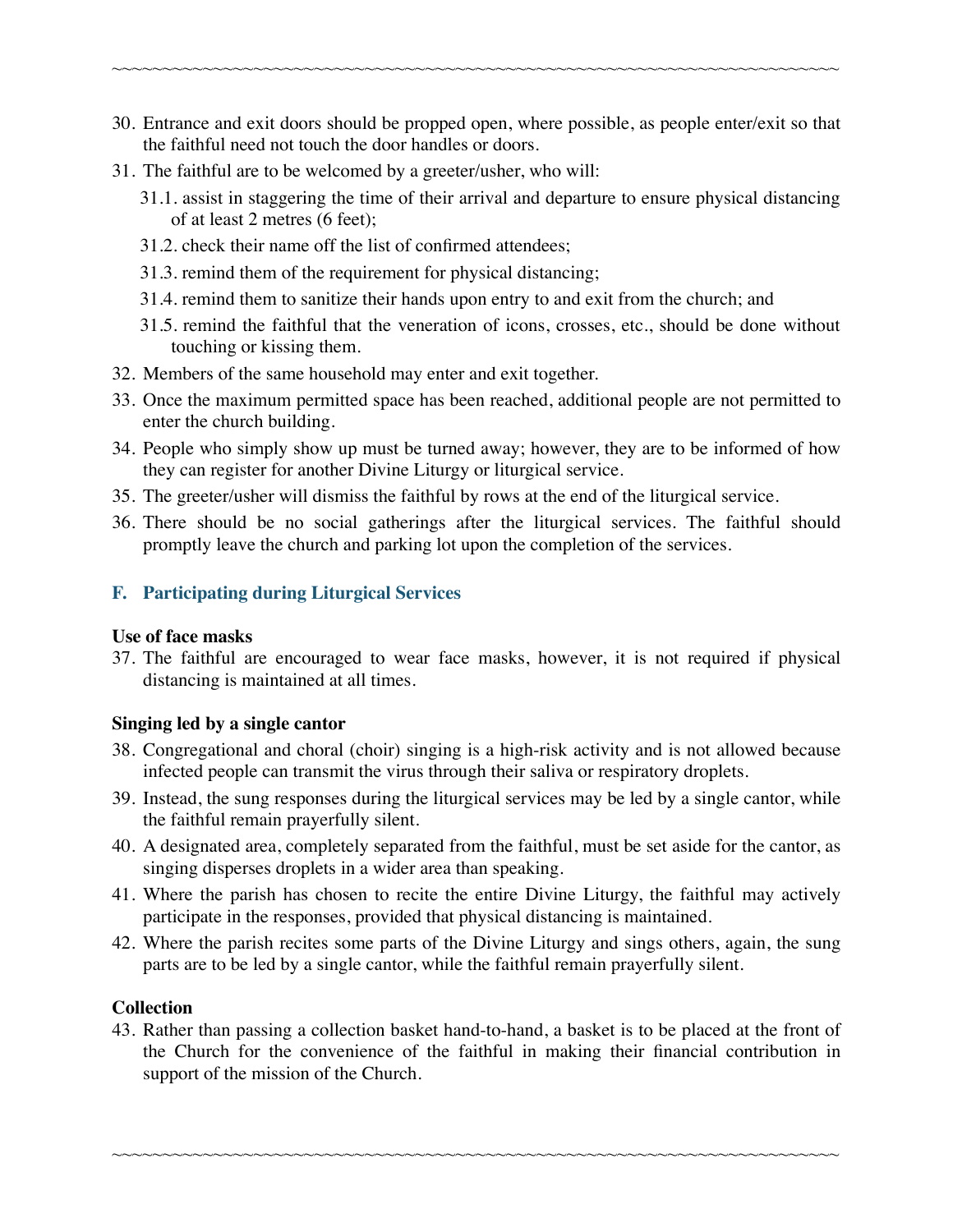#### **Kiss of Peace**

44. At the Kiss of Peace, the faithful can acknowledge each other with a simple bow and refrain from hand shaking altogether.

~~~~~~~~~~~~~~~~~~~~~~~~~~~~~~~~~~~~~~~~~~~~~~~~~~~~~~~~~~~~~~~~~~~~~~~~

### **Distribution of Holy Communion**

- 45. The priest is to wash his hands with soap and water or use hand sanitizer immediately before the preparation of the gifts of bread and wine prior to the celebration of the Divine Liturgy (Proskomedia).
- 46. The priest prays the prayers of the Rite of Preparation (Proskomedia) silently so that droplets dispersed by speaking is avoided. Alternatively, the priest is to wear a mask. The priest is always must prepare a second chalice from which he will partake at communion.
- 47. Once the gifts of bread and wine are transferred to the holy table (altar) at the Great Entrance, they are to remain completely covered with the veils until the consecration.
- 48. During the consecration, when the gifts of bread and wine are uncovered, the priest is to step back from the holy table at least 2 metres (6 feet) and remains there until communion in order to avoid droplets being dispersed in speaking or singing the words of consecration.
- 49. The priest again is to wash his hands with hand sanitizer immediately before the fraction of the Lamb and the placing of the consecrated particles into the chalice for distribution to the faithful.
- 50. After the priest partakes of the precious Body of Christ in the usual way, he then partakes from the precious Blood of Christ from the chalice which has prepared for his own use.
- 51. Where there are concelebrants, the priests receive the Eucharist by intinction, that is, they dip the precious Body of Christ into the separately prepared chalice for clergy, always being careful not to touch the precious Blood with their fingers. For this purpose, specially prepared longer particles (rectangular) can be used. Alternatively, the concelebrants are to receive the precious Blood of Christ from the individual chalices prepared for them.
- 52. Only one priest should distribute Holy Communion to the entire congregation.
- 53. The priest should wear a face mask when distributing the Eucharist. He silently prays the usual prayer, "The servant of God, [name], partakes of the precious, most holy and most pure Body and Blood of our Lord…," as each communicant approaches. This avoids the dispersion of any droplets by the priest.
- 54. Holy Communion is to be distributed to the faithful at the usual time during the Divine Liturgy.
- 55. The Eucharist is to be distributed with single-use disposable wooden spoons, which are to be burnt and properly disposed after usage.
- 56. If the priest senses that his fingers have made contact with a person's mouth or hands, he should pause, place the chalice on the tetrapod, and use hand sanitizer to cleanse his hands prior to continuing to distribute the Eucharist.
- 57. For people with celiac disease, a separate small chalice is to be prepared. The amount of wine used must be small enough for the communicant to drink it entirely.
- 58. After everyone who wishes to approach to receive Holy Communion has done so, the priest is to recite the Prayer of Spiritual Communion, since not everyone may feel comfortable in approaching to receive the Eucharist at this time.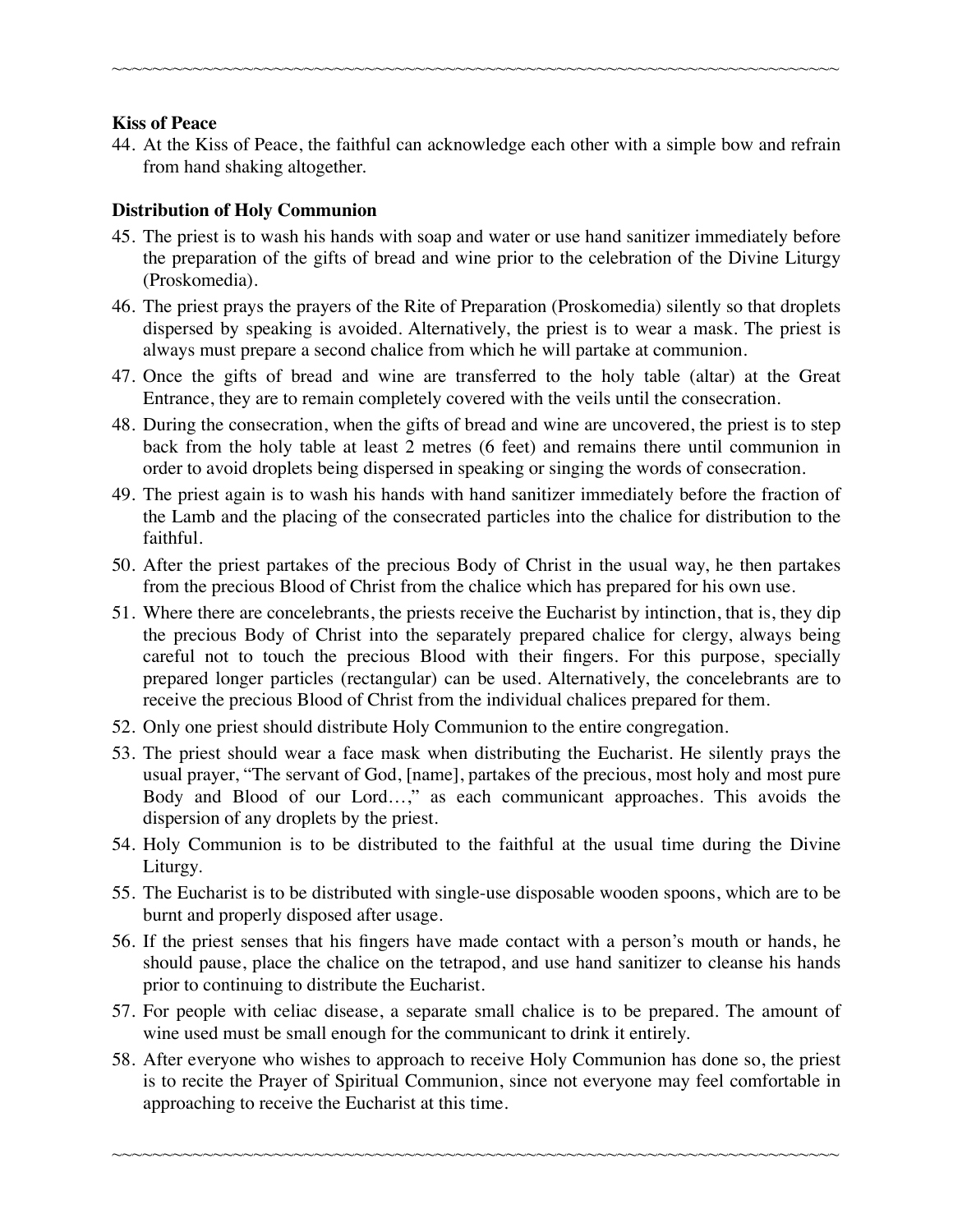59. All sacred vessels are to be thoroughly cleansed and purified with soap and hot water.

### **Cleaning and disinfecting the Church**

60. Hand sanitizing should take place at the entrance of the church for those attending the Divine Liturgy and other liturgical services. Hand sanitizer must contain at least 60% alcohol.

~~~~~~~~~~~~~~~~~~~~~~~~~~~~~~~~~~~~~~~~~~~~~~~~~~~~~~~~~~~~~~~~~~~~~~~~

- 61. A bottle of hand sanitizer, touched by many, should not be used. Instead, use an automatic dispenser or have an usher/greeter spray the hands of those entering and exiting the church.
- 62. Holy water fonts are to be remain empty.
- 63. Personal protective practices are to be promoted (coughing and sneezing etiquette, hand hygiene).
- 64. Increased frequency of cleaning and disinfecting the church should take place, including surfaces that are touched often, including doors, railings, pews, common areas, washrooms**\***).
	- 64.1. **\***Due to the need for strict cleaning and sanitizing, it is recommended that washrooms be closed or open with limited access and available for emergencies.
- 65. The church should be cleaned and disinfected between each service using accepted products and practices.
- 66. All Divine Liturgy books, hymnals, paper, and other items are to be removed from the pews for the protection of the faithful. People may bring their own Divine Liturgy books or download the Divine Liturgy text on their mobile device.
- 67. Individual church bulletins should not be distributed, unless they are handed out by an usher/ greeter as parishioners enter the church.

### **Baptisms, weddings and funerals**

68. The celebration of baptisms, weddings and funerals are permitted, while maintaining the precautions listed above.

### **Grave blessings**

69. Grave-side blessings are permitted, while maintaining the precautions listed above.

### **Parish Pastoral Council meetings**

- 70. Meetings of the parish pastoral council is permitted, again while maintaining the precautions listed above.
- 71. No coffee or socializing after meetings is allowed.
- 72. All other meetings are not permitted at this time, including bible study groups, youth groups, UCWLC, UCBC, and Knights of Columbus.

### **Financial Support**

At this critical time, your financial support is greatly appreciated. Our eparchy and parishes continue to incur expenses as we strive to fulfill the mission which God has entrusted to the Church. Please contact your local parish as to how you can make a donation.